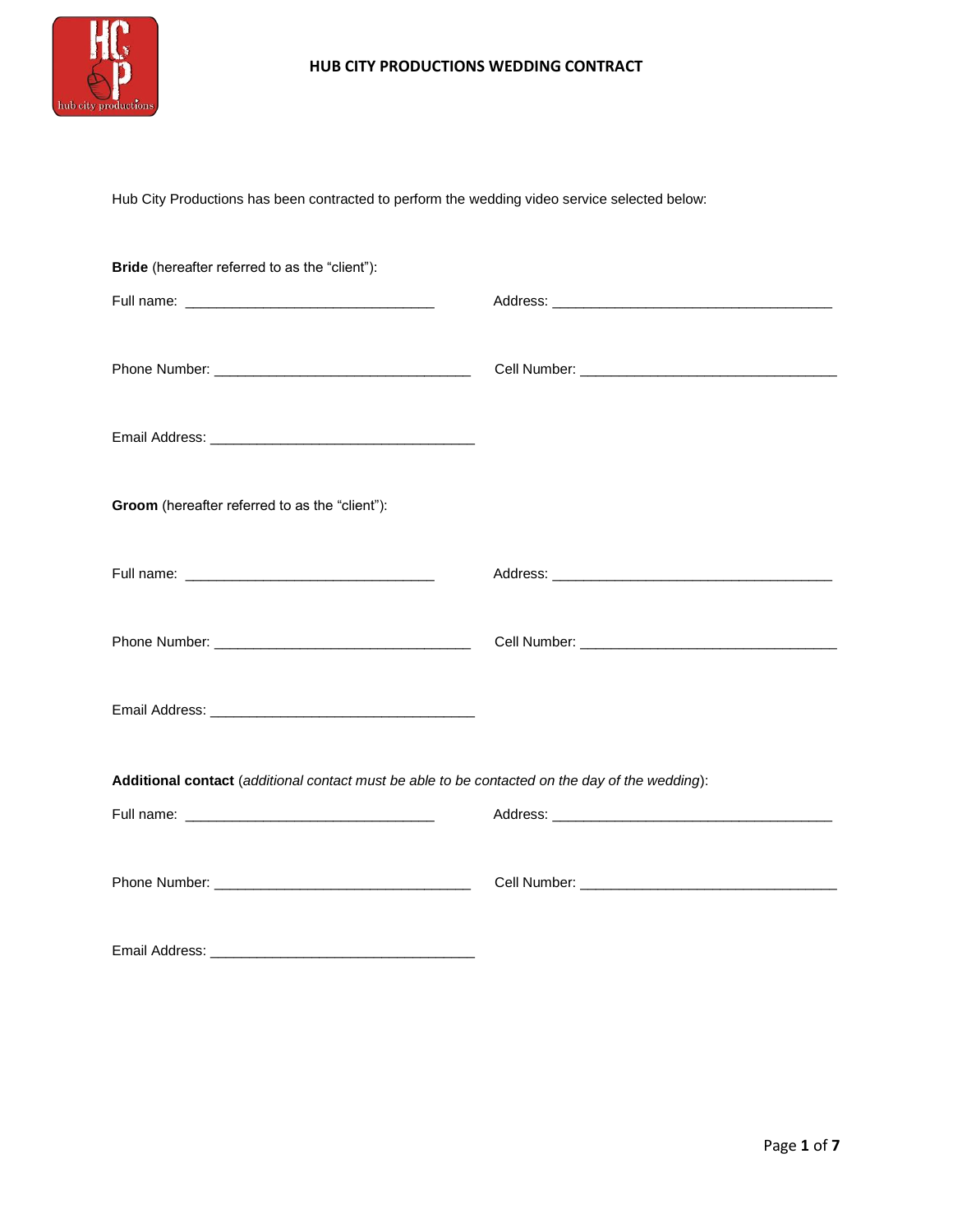

| Ceremony:         |  |  |
|-------------------|--|--|
|                   |  |  |
|                   |  |  |
|                   |  |  |
|                   |  |  |
|                   |  |  |
|                   |  |  |
|                   |  |  |
|                   |  |  |
|                   |  |  |
| <b>Reception:</b> |  |  |
|                   |  |  |
|                   |  |  |
|                   |  |  |
|                   |  |  |
|                   |  |  |
|                   |  |  |
|                   |  |  |
|                   |  |  |

*Please Note: It is the client's responsibility to secure access to the areas for videography. Hub City Productions will not be held responsible for coverage lost due to access restrictions. Hub City Productions may sometimes limited by rules imposed by registrars, ministers and venue management as to what can and cannot be done (e.g. Filming must be done from a specific location). In such circumstances the clients agree to accept the technical limitations imposed. Any charges levied by the facility for electricity, electrical connections, connection to built-in sound systems, connection to built-in video systems, connection to built-in telecommunication networks, furniture and staging, labor and or freelance, or any other charges levied relative to our activities on behalf of the client in the facility will be the responsibility of the client and will be quoted and invoiced directly to the client by the facility.*

*Although Hub City Productions will try to accommodate all creative aspects and requests for shooting and editing style, the final decision will be at the discretion of Hub City Productions.*

*It is advisable to that the Videographers are provided with a helper (e.g. Best Man) who will point out key individuals to be filmed as well as assisting in gathering groups. Please note that not all guests at wedding like to be filmed. In such cases, the Videographer will use their discretion but cannot be held responsible for lack of cooperation.*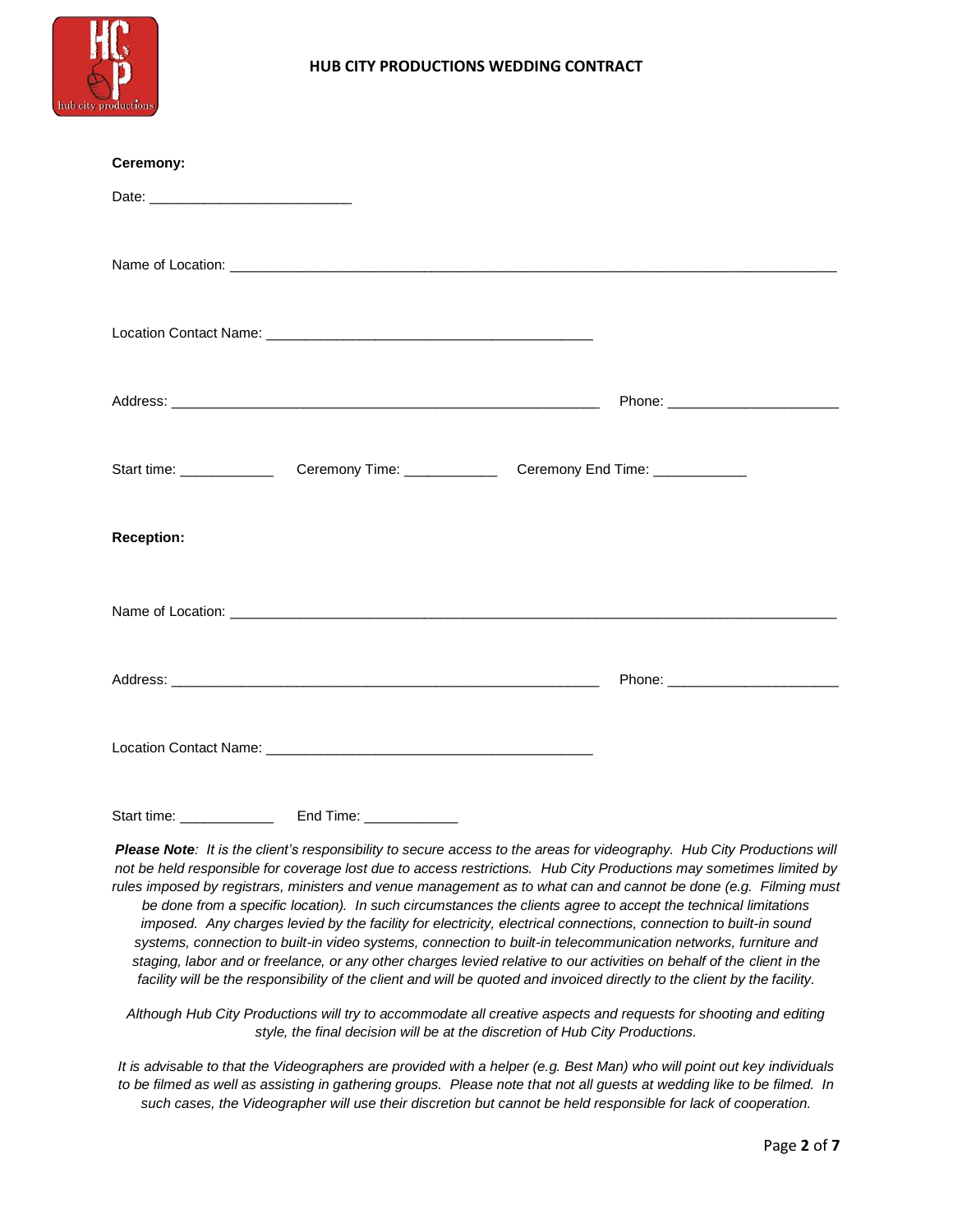

| <b>Other Dates/Times:</b>                                                         |  |  |  |  |
|-----------------------------------------------------------------------------------|--|--|--|--|
| Preparations / Photo Shoot / Reception / Other coverage required (e.g. rehearsal) |  |  |  |  |
|                                                                                   |  |  |  |  |
|                                                                                   |  |  |  |  |
|                                                                                   |  |  |  |  |
|                                                                                   |  |  |  |  |
|                                                                                   |  |  |  |  |
|                                                                                   |  |  |  |  |
|                                                                                   |  |  |  |  |
|                                                                                   |  |  |  |  |
|                                                                                   |  |  |  |  |
|                                                                                   |  |  |  |  |
|                                                                                   |  |  |  |  |
| <b>Other Contacts:</b>                                                            |  |  |  |  |
|                                                                                   |  |  |  |  |
|                                                                                   |  |  |  |  |
|                                                                                   |  |  |  |  |
|                                                                                   |  |  |  |  |
|                                                                                   |  |  |  |  |
|                                                                                   |  |  |  |  |
|                                                                                   |  |  |  |  |
| Phone: ___________________________                                                |  |  |  |  |
|                                                                                   |  |  |  |  |
|                                                                                   |  |  |  |  |
|                                                                                   |  |  |  |  |
|                                                                                   |  |  |  |  |
|                                                                                   |  |  |  |  |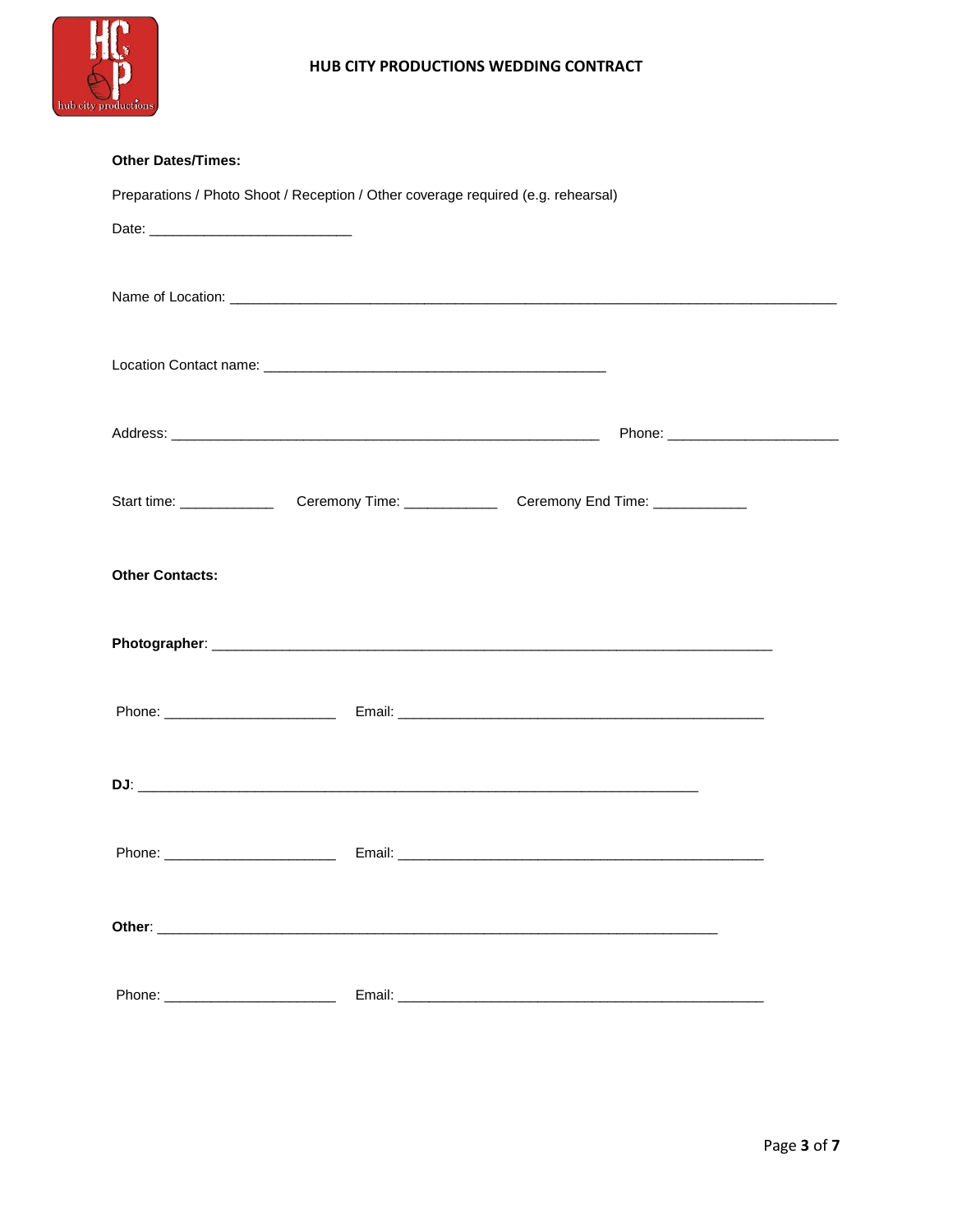

#### **Service Selected:**

## **Bronze: \$290.00 or \$380.00**

- 2 Cameras
- Audio recording
- Full-length video of the wedding ceremony
- Editing
- Digital Down Load

**Silver: \$530.00 or \$620.00**

- 2 Cameras
- Audio recording
- Full-length video of the wedding ceremony
- Reception (Assumes the receiving line, speeches and toasts are done prior to dinner)
- Editing
- Digital Down Load

# **Gold: \$770.00 or \$860.00**

- 2 Cameras
- Audio recording
- Full-length video of the wedding ceremony
- ½ coverage of photo's (for montage)
- Full coverage of the reception including interviewing of guests
- (Covers all specialty functions such as Father-Daughter, Mother-Son dances, bouquet and garter toss, cake cutting, and some footage of guests dancing)
- 12 hours of editing
- Digital Down Load

#### **Platinum: \$950.00 or \$1040.00** l 1

- pre-wedding interview
- Two camera angles
- audio recording
- Full-length edited video of your entire wedding ceremony and the reception
- 1/2 coverage of photo's (for montage)
- Highlight video of the recording for social media
- 15 hours of editing
- Digital Download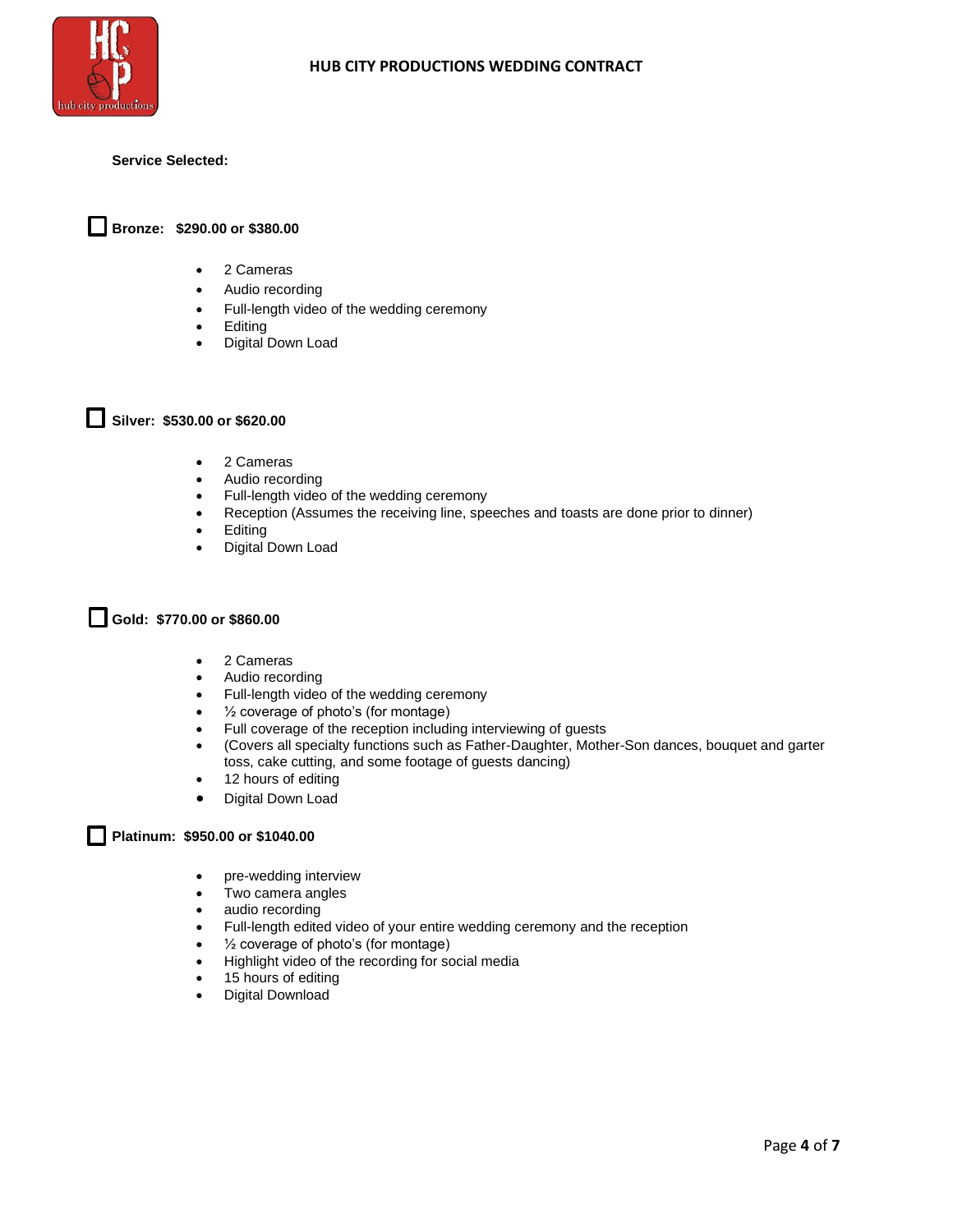

## **Additional Services:**

| <b>Rush Editing: \$200</b>                                                                                                                                                                                                                                                                                   |
|--------------------------------------------------------------------------------------------------------------------------------------------------------------------------------------------------------------------------------------------------------------------------------------------------------------|
| Final video on Custom USB thumb drive: $x \text{ }$ $\frac{1}{2}$ $x \text{ }$ $\frac{1}{2}$ $\frac{1}{2}$ $\frac{1}{2}$ $\frac{1}{2}$ $\frac{1}{2}$ $\frac{1}{2}$ $\frac{1}{2}$ $\frac{1}{2}$ $\frac{1}{2}$ $\frac{1}{2}$ $\frac{1}{2}$ $\frac{1}{2}$ $\frac{1}{2}$ $\frac{1}{2}$ $\frac{1}{2}$ $\frac{1}{$ |
| <b>Wedding Rehearsal: \$8</b>                                                                                                                                                                                                                                                                                |
| Guest "Interview Booth: \$100.00                                                                                                                                                                                                                                                                             |
| Social Media "Teaser" Video: \$80.00                                                                                                                                                                                                                                                                         |
| Add a 3rd Camera: \$20.00/hour                                                                                                                                                                                                                                                                               |
| Love Story Video: \$180                                                                                                                                                                                                                                                                                      |
| Memories Slide Show: \$80.00 up to 100 photo's \$1 per photo after                                                                                                                                                                                                                                           |
| <b>L</b> Extra Time at the Reception: \$30.00 per hour x Hours: x Cameras:                                                                                                                                                                                                                                   |

#### **Rentals:**

| Microphone/Small Sound System Rental: \$50.00                                     |
|-----------------------------------------------------------------------------------|
| Microphone/Sound System Rental: \$75.00                                           |
| Pull Up Screen 5x7: \$100.00                                                      |
| Pull Up Screen 60" 4:3: \$75.00                                                   |
| Fast Fold Screen 7.5x10: \$150.00                                                 |
| Projector: \$50.00                                                                |
| Video Switcher: \$100.00                                                          |
| <b>Camera Jibb:</b> Will dependent on the venue. \$150.00 + Operator \$20.00/hour |

*Please Note: If additional services rentals or time are added after this agreement is in place, Hub City Productions will send an invoice with the remaining balance. Any travel required will be billed separately but will include gas by receipt plus an hourly charge of \$20, going to the location and returning back to Moncton. One hotel room will be required for Hub City Productions staff (one hotel room for every 2 staff members).*

*Hub City Productions guarantees performance of equipment and continuity of operation under normal circumstances. We assume no responsibility for circumstances beyond our control such as power failures or malfunctioning of systems supplied by others. In no event shall Hub City Productions be liable for special, indirect, or consequential damages.*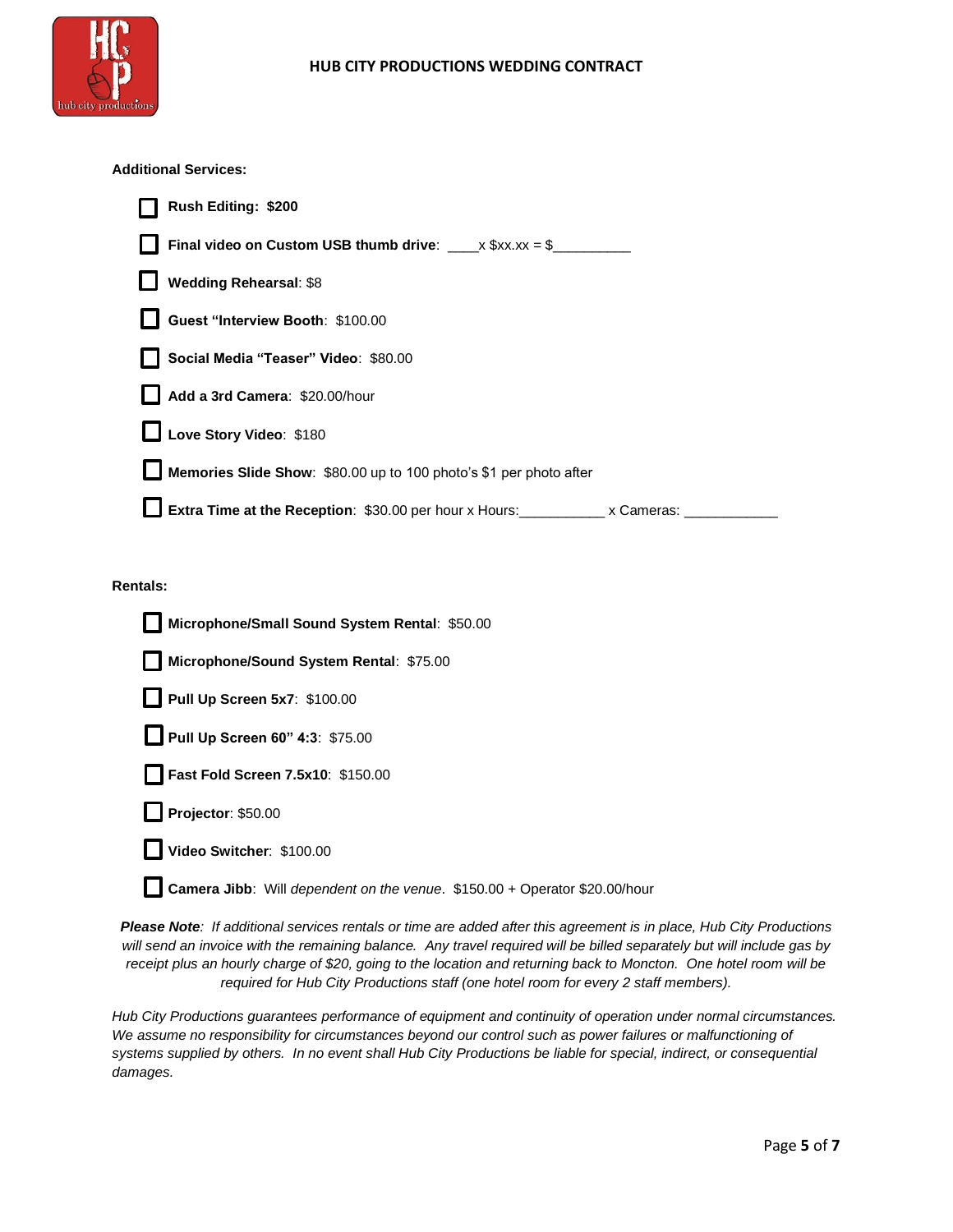

*The client is responsible for equipment at all times when it is under contract to the client and is liable for the full replacement value of the equipment, notwithstanding the fact that Hub City Productions personnel may be on-site with the equipment. The customer is hereby advised of their responsibility to safeguard the equipment at all times, to ensure the security of the equipment when unattended by the customer, and to ensure pickup of the equipment by Hub City Productions personnel when use is completed.*

**Costs:**

| <b>Total Service: \$</b> | + Additional Services: \$ |  | + Rentals: | $+$ %15 = \$ |
|--------------------------|---------------------------|--|------------|--------------|
|--------------------------|---------------------------|--|------------|--------------|

**Total Cost:** \$ \_\_\_\_\_\_\_\_\_\_. A non-refundable booking fee/deposit of \$ \_\_\_\_\_\_\_\_\_\_ is due upon signing the contract. We do not consider the date booked until the wedding contract is signed. The second payment of \$\_\_\_\_\_\_\_\_\_\_\_\_\_\_\_\_ is due one week before the wedding and the final payment of \$\_\_\_\_\_\_\_\_\_\_\_\_\_\_\_\_\_\_\_\_ is due when the final product is delivered.

*Please Note: Rescheduled weddings will only be accommodated if the new date does not conflict with another booked wedding.*

*Hub City Productions reserves the right to terminate this contract for any reasonable cause (e.g. accident or ill*  health). Prior to cancelation, Hub City Productions will attempt to book a replacement first. If a suitable replacement *is not an option, all monies paid will be refunded in full.*

*Hub City Productions have methods in place to prevent loss or damage to your video. However, there is the unlikely possibility that video may be lost, stolen or destroyed for reasons beyond our control. In these circumstances liability is limited to the return of fees paid for the service or part thereof according to the percentage of images supplied.* 

*Upon taking the possession of the finished product, the client must inform Hub City Productions of any technical or other problems with the video within 7 days. If no notification has been received, the client will be deemed to be satisfied with the product.*

*Editing errors made by Hub City Productions will be corrected at no additional charge (e.g. spelling or technical errors). Any changes that are not the result of errors by Hub City Productions will be made at the current rate per hour for editing.*

*The Client will own all rights and title to the final project. Until notified in writing by Client, Hub City Productions will own the rights to the final project for advertising future services (Internet, You Tube, hubcityproductions.ca, Face Book and other media).*

### **All or part of this video may be used by Hub City Productions for promotional purposes**: YES/NO

*Any alterations of the final product are prohibited without the express permission of Hub City Productions. Hub City Productions will be given first opportunity to make any alterations required.* 

### **Other Terms and Conditions:**

*The Client agrees to indemnify, defend, and hold harmless Hub City Productions against any and all claims, actions, damages, liabilities and expenses, arising out of the breach of any obligation, warranty or representation in this Agreement. The client will be responsible for payment of any special licensing or royalty fees resulting from the unauthorized use of graphics, music, video, film, photography, design, animation, and branded content.* 

*Hub City Productions will provide a full library of stock video Footage and Royalty Free Music. If requested, additional stock footage can be purchased upon request and will be added to the final invoice.*